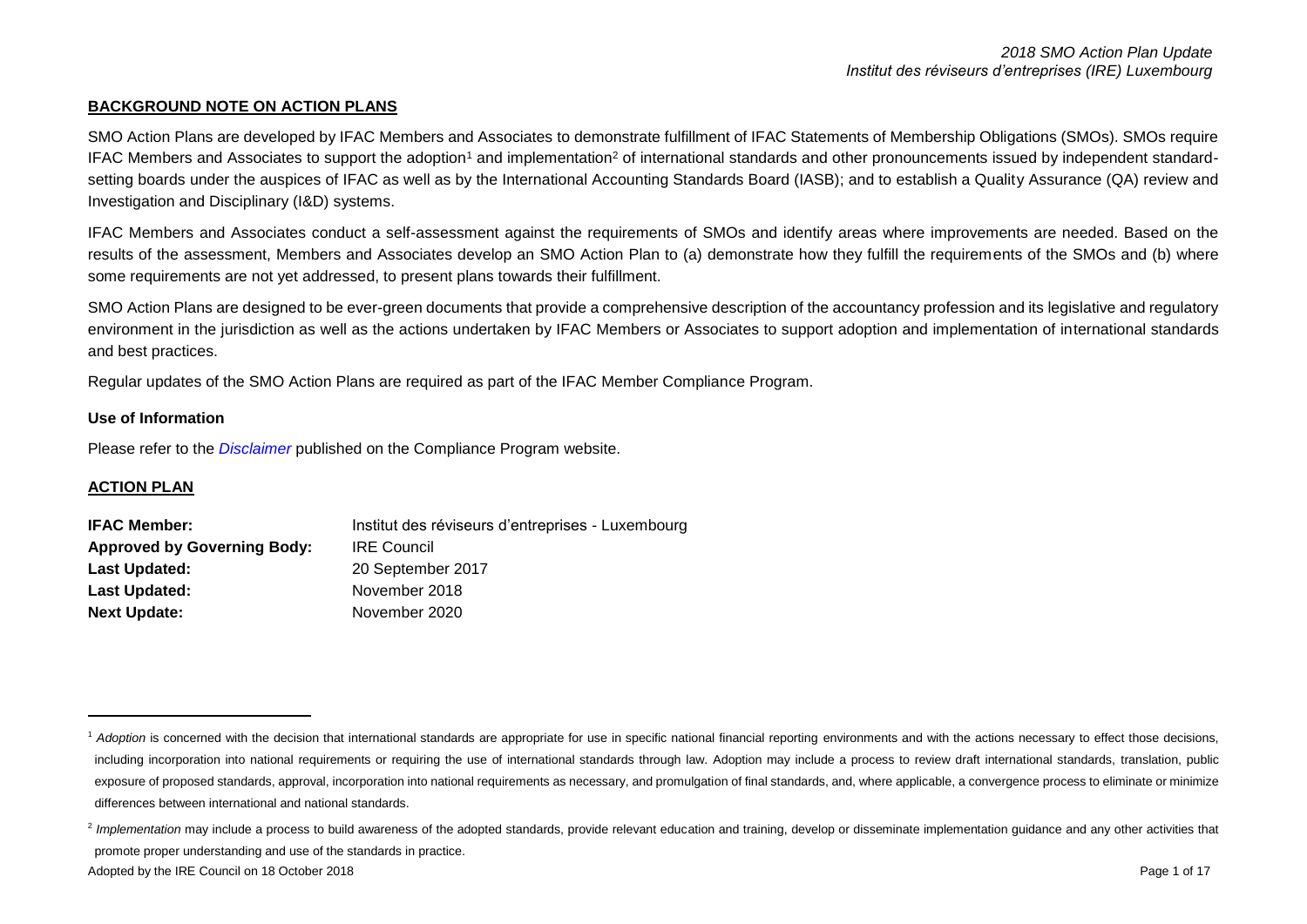*2018 SMO Action Plan Update Institut des réviseurs d'entreprises (IRE) Luxembourg*

**On behalf of IRE Council**

**Luxembourg, 18 October 2018**

**Philippe Meyer Président**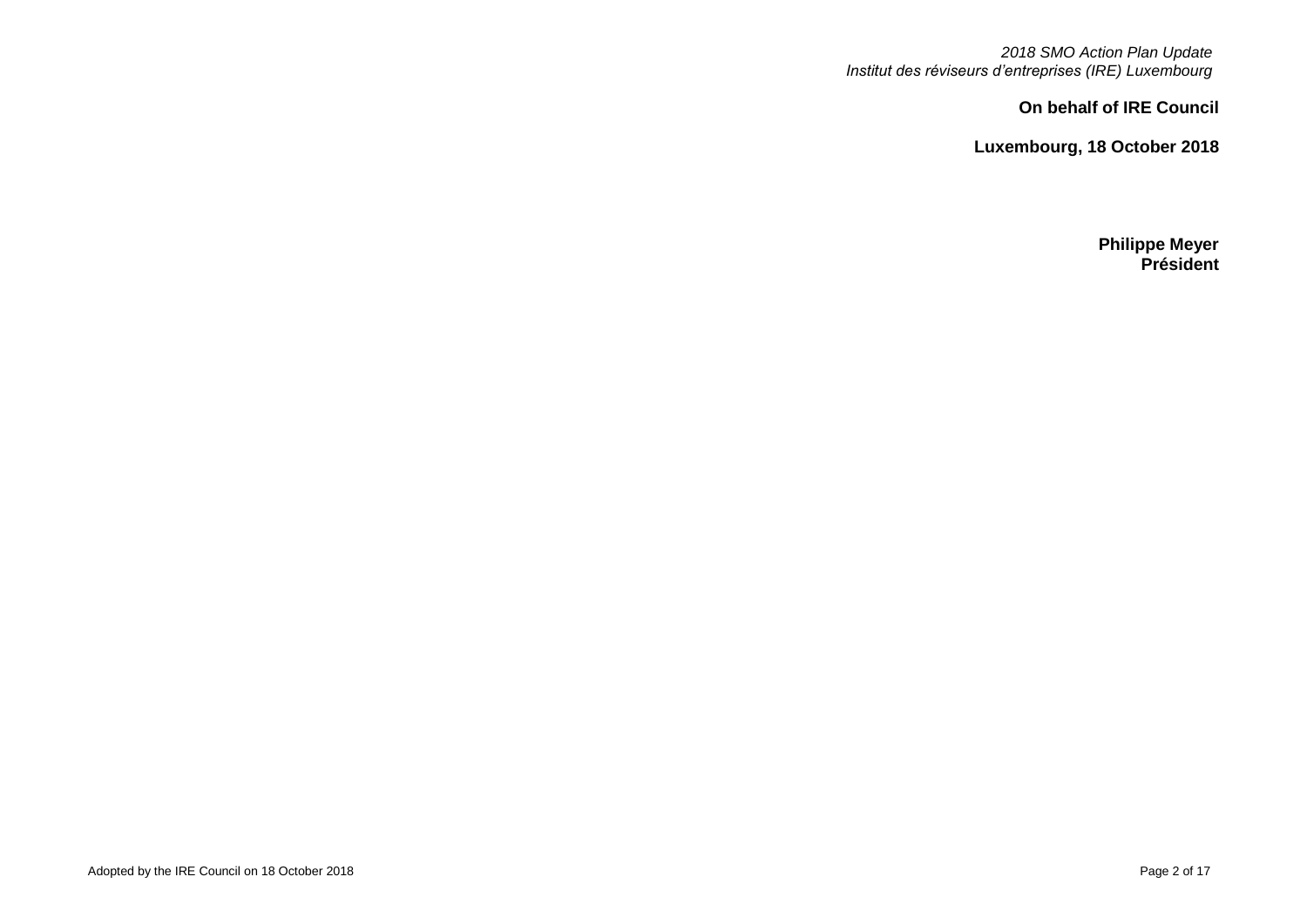| <b>Acronyms</b>             |                                                                                                                                                                                                                                                                                                                                                                                            |
|-----------------------------|--------------------------------------------------------------------------------------------------------------------------------------------------------------------------------------------------------------------------------------------------------------------------------------------------------------------------------------------------------------------------------------------|
| <b>Accounting Directive</b> | Directive 2013/34/EU of the European Parliament and of the Council of 26 June 2013 on the annual financial statements, consolidated financial statements and related reports of<br>certain types of undertakings, amending Directive 2006/43/EC of the European Parliament and of the Council and repealing Council Directives 78/660/EEC and 83/349/EEC Text with<br><b>EEA</b> relevance |
| <b>Audit Directive</b>      | Directive 2006/43/EC of the European Parliament and of the Council of 17 May 2006 on statutory audits of annual accounts and consolidated accounts as amended by the directive<br>2008/30/EC of 11 March 2008, the directive 2013/34/EU of 26 June 2013 and the directive 2014/56/EU of 16 April 2014                                                                                      |
| <b>AML/FT</b>               | Fight against money laundering and terrorist financing                                                                                                                                                                                                                                                                                                                                     |
| <b>Audit Law</b>            | Law of 23 July 2016 concerning the audit profession                                                                                                                                                                                                                                                                                                                                        |
| CAA                         | Commissariat aux Assurances (Insurance regulator)                                                                                                                                                                                                                                                                                                                                          |
| <b>CNC</b>                  | Commission des Normes Comptables (Accounting Advisory Board)                                                                                                                                                                                                                                                                                                                               |
| <b>CPD</b>                  | Continuing professional development                                                                                                                                                                                                                                                                                                                                                        |
| <b>CSSF</b>                 | Commission de Surveillance du Secteur Financier (Public audit oversight body and financial services regulator)                                                                                                                                                                                                                                                                             |
| EU/EC                       | European Union / European Commission                                                                                                                                                                                                                                                                                                                                                       |
| <b>EU Audit regulation</b>  | EU regulation No 537/2014 of the European Parliament and of the Council of 16 April 2014 on specific requirements regarding statutory audit of public-interest entities                                                                                                                                                                                                                    |
| <b>LuxGAAP</b>              | Luxembourg Generally Accepted Accounting Standards                                                                                                                                                                                                                                                                                                                                         |
| <b>I&amp;D</b>              | Investigative and disciplinary system                                                                                                                                                                                                                                                                                                                                                      |
| <b>IAASB</b>                | International Auditing and Assurance Standards Board                                                                                                                                                                                                                                                                                                                                       |
| <b>IAESB</b>                | International Accounting Education Standards Board                                                                                                                                                                                                                                                                                                                                         |
| <b>IASB</b>                 | International Accounting Standards Board                                                                                                                                                                                                                                                                                                                                                   |
| <b>IES</b>                  | International Education Standards                                                                                                                                                                                                                                                                                                                                                          |
| <b>IESBA</b>                | International Ethics Standards Board for Accountants                                                                                                                                                                                                                                                                                                                                       |
| <b>IFIAR</b>                | International Forum of Independent Audit Regulators                                                                                                                                                                                                                                                                                                                                        |
| <b>IFRS</b>                 | International Financial Reporting Standards                                                                                                                                                                                                                                                                                                                                                |
| <b>IPD</b>                  | Initial professional development                                                                                                                                                                                                                                                                                                                                                           |
| <b>IPSAS</b>                | International Public Sector Financial Reporting Standards                                                                                                                                                                                                                                                                                                                                  |
| <b>IPSAB</b>                | International Public Sector Accounting Standards Board                                                                                                                                                                                                                                                                                                                                     |
| <b>IRE</b>                  | Institut des Réviseurs d'Entreprises (the professional auditing organization)                                                                                                                                                                                                                                                                                                              |
| <b>ISA</b>                  | International Standards on Auditing                                                                                                                                                                                                                                                                                                                                                        |
| <b>ISQC</b>                 | International Standards on Quality Control                                                                                                                                                                                                                                                                                                                                                 |
| <b>OEC</b>                  | Ordre des Experts-Comptables (the professional accountancy organization - PAO)                                                                                                                                                                                                                                                                                                             |
| PIE(s)                      | Public Interest entity(ies)                                                                                                                                                                                                                                                                                                                                                                |
| QA                          | Quality assurance                                                                                                                                                                                                                                                                                                                                                                          |
| <b>SMO</b>                  | Statements of membership obligations                                                                                                                                                                                                                                                                                                                                                       |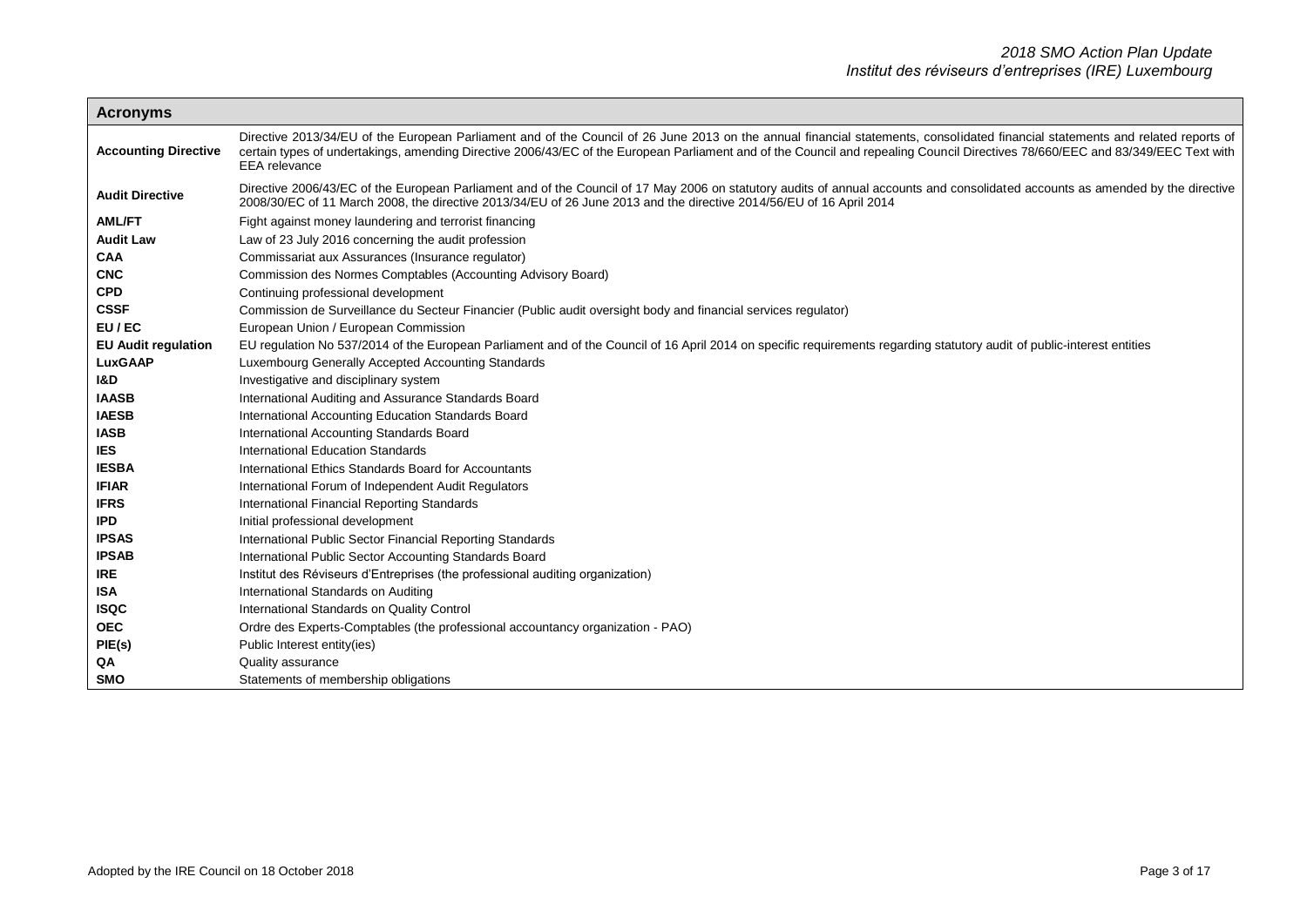### *ADDITIONAL INFORMATION*

| <b>Description</b>                                                                                                                                                                                                                                                                                                                                  | <b>URL</b> address                                                                                                     |
|-----------------------------------------------------------------------------------------------------------------------------------------------------------------------------------------------------------------------------------------------------------------------------------------------------------------------------------------------------|------------------------------------------------------------------------------------------------------------------------|
| Law of 23 July 2016 on the audit profession, as amended                                                                                                                                                                                                                                                                                             | http://www.cssf.lu/en/supervision/audit-profession/regulation/national-<br>legislation/news-cat/465/                   |
| Regulation (EU) No 537/2014 of the European Parliament and of the Council of<br>16 April 2014 on specific requirements regarding statutory audit of public-<br>interest entities                                                                                                                                                                    | http://www.cssf.lu/en/supervision/audit-profession/regulation/eu-legislation/                                          |
| Standards deriving from the CSSF Regulation N° 18-02 (add-ons / carve-out to<br>ISA, ISQC and the Code of Ethics)                                                                                                                                                                                                                                   | http://www.cssf.lu/en/supervision/audit-profession/regulation/standards-deriving-<br>from-the-cssf-regulation-n-18-02/ |
| Grand-ducal regulation of 9 July 2013 determining the requirements for the<br>professional qualification of réviseurs d'entreprises (statutory auditors) and<br>réviseurs d'entreprises agréés (approved statutory auditors)                                                                                                                        | http://www.ire.lu/item/R%C3%A8glementation---<br>13/Lois%20et%20r%C3%A8glements%20grand-ducaux---14                    |
| CSSF Regulation No 16-10 organising the réviseurs d'entreprises and<br>réviseurs d'entreprises agréés continuing education                                                                                                                                                                                                                          | http://www.cssf.lu/en/supervision/audit-profession/regulation/national-<br>legislation/news-cat/467/                   |
| CSSF Regulation N° 18-02 relating to: 1) the adoption of audit standards in the<br>field of statutory audit under the Law of 23 July 2016 concerning the audit<br>profession; 2) the adoption of standards on professional ethics and internal<br>quality control under the Law of 23 July 2016 concerning the audit profession<br>(only in French) | http://www.cssf.lu/en/supervision/audit-profession/regulation/national-legislation/                                    |
| Directive 2006/43/EC of the European Parliament and of the Council of 17 May<br>2006 on statutory audits of annual accounts and consolidated accounts as<br>subsequently amended                                                                                                                                                                    | http://www.cssf.lu/en/supervision/audit-profession/regulation/eu-legislation/                                          |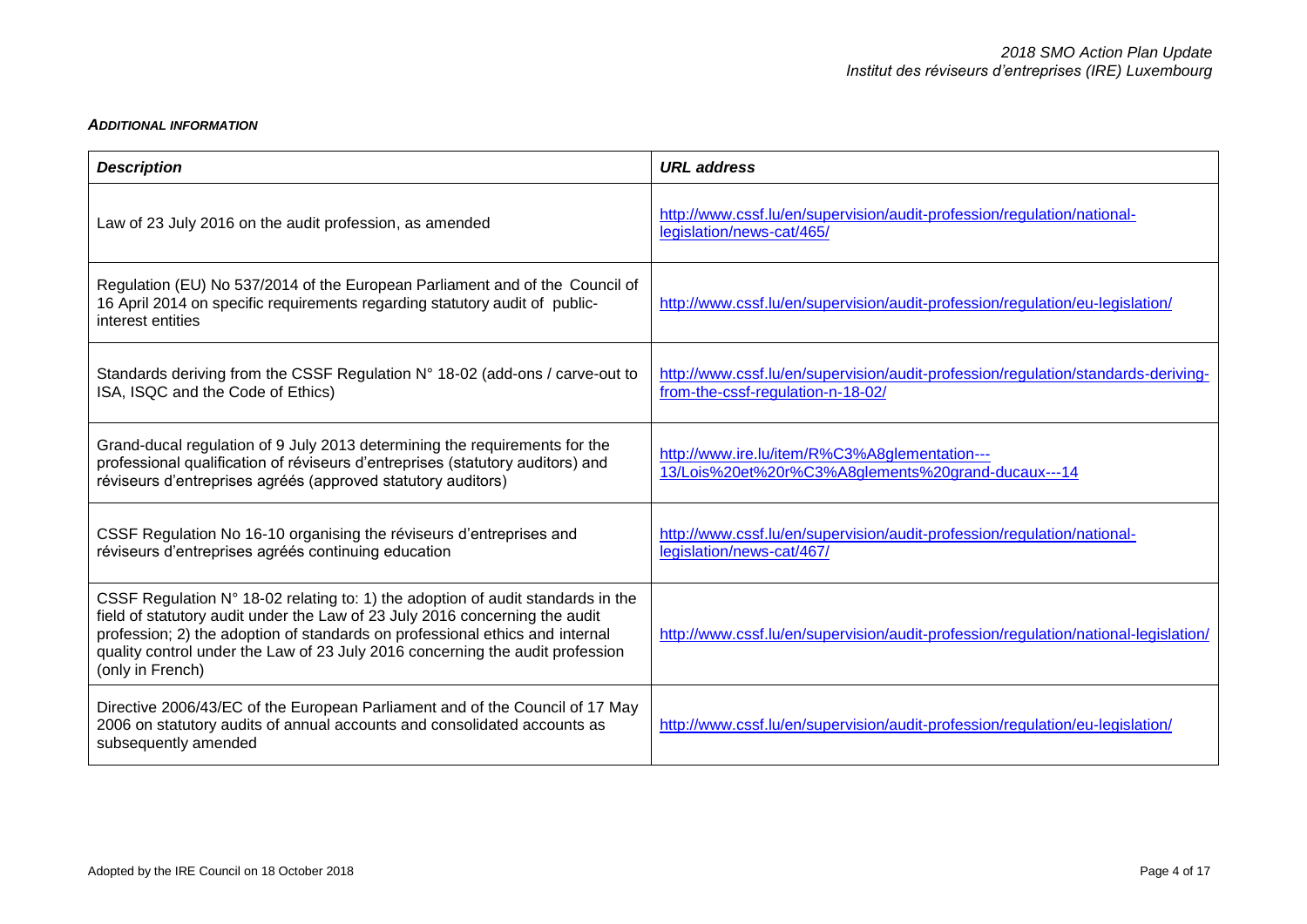| <b>Action Plan Subject:</b>   | SMO 1 - Quality Assurance                            |
|-------------------------------|------------------------------------------------------|
| <b>Action Plan Objective:</b> | Further improvements of the Quality Assurance system |

| # | <b>Start Date</b>                                                                                                                                                                                                                                                                                                                                                                                                                                                                                                                                                                                 | <b>Actions</b>                                                                                                                                                                                                                                                                                                                                                                                                                                                                          | <b>Completion</b><br><b>Date</b> | <b>Responsibility</b> | <b>Resource</b> |  |  |  |
|---|---------------------------------------------------------------------------------------------------------------------------------------------------------------------------------------------------------------------------------------------------------------------------------------------------------------------------------------------------------------------------------------------------------------------------------------------------------------------------------------------------------------------------------------------------------------------------------------------------|-----------------------------------------------------------------------------------------------------------------------------------------------------------------------------------------------------------------------------------------------------------------------------------------------------------------------------------------------------------------------------------------------------------------------------------------------------------------------------------------|----------------------------------|-----------------------|-----------------|--|--|--|
|   | <b>Background:</b><br>In accordance with the Law of 23 July 2016 concerning the audit profession (hereafter "Audit Law"), transposing EU Directive 2006/43/EU as subsequently amended<br>(hereafter "EU Audit Directive") and implementing the EU Regulation No 537/2014 (hereafter "EU Audit Regulation"), a mandatory QA system is established and<br>operational in Luxembourg. The public oversight body and financial services regulator, "Commission de Surveillance du Secteur Financier" (hereafter "CSSF") has<br>the responsibility for the oversight of the quality assurance systems. |                                                                                                                                                                                                                                                                                                                                                                                                                                                                                         |                                  |                       |                 |  |  |  |
|   |                                                                                                                                                                                                                                                                                                                                                                                                                                                                                                                                                                                                   | The approved statutory auditors ("réviseurs d'entreprises agréés") and the approved audit firms ("cabinets de révision agréés") are subject to a system of quality<br>assurance for the assignments which they carry out in connection with statutory audits. The system of quality assurance includes quality assurance reviews. The<br>CSSF is responsible for the implementation of a quality assurance system and to carry out those reviews.                                       |                                  |                       |                 |  |  |  |
|   |                                                                                                                                                                                                                                                                                                                                                                                                                                                                                                                                                                                                   | The scope of the quality assurance review comprises adequate testing of selected audit files, assessment of compliance with the auditing standards referred to in<br>Article 33 of the Audit Law ("ISA's as adopted by the CSSF"), the rules of professional ethics (IFAC code of Ethics), in particular of independence and of the quantity<br>and quality of resources spent, of the audit fees charged and of the internal quality control system (ISQC) of the approved audit firm. |                                  |                       |                 |  |  |  |
|   |                                                                                                                                                                                                                                                                                                                                                                                                                                                                                                                                                                                                   | Quality assurance reviews are taking place at least every three years for PIE audits and six years for non-PIE audits. A risk-based approach has been implemented.                                                                                                                                                                                                                                                                                                                      |                                  |                       |                 |  |  |  |
|   | in Article 43 of the Audit Law.                                                                                                                                                                                                                                                                                                                                                                                                                                                                                                                                                                   | In case of unsatisfactory results, the approved statutory auditor, the approved audit firm may, depending on the seriousness, be subject to preventive measures in<br>accordance with Article 42 of the Audit Law or to a disciplinary procedure which may give rise to sanctions or other appropriate administrative measures referred to                                                                                                                                              |                                  |                       |                 |  |  |  |
|   |                                                                                                                                                                                                                                                                                                                                                                                                                                                                                                                                                                                                   | The CSSF's QA system is fully compliant with EU Audit Directive and the EU Audit Regulation. The QA system is also compliant with SMO 1 requirements.                                                                                                                                                                                                                                                                                                                                   |                                  |                       |                 |  |  |  |
|   | IRE has no direct responsibility for the QA system described above. However, by its involvement in the CSSF committees, IRE uses its best endeavors to encourage<br>those responsible for the QA system to promote the SMO provisions and to assist in their implementation.                                                                                                                                                                                                                                                                                                                      |                                                                                                                                                                                                                                                                                                                                                                                                                                                                                         |                                  |                       |                 |  |  |  |
|   | By law, IRE is responsible to ensure compliance by its members to: (1) professional standards and duties except for those applicable to statutory audit; (2) their<br>professional obligations arising from the legislation relating to the fight against money laundering and terrorist financing (hereafter "AML/FT").                                                                                                                                                                                                                                                                          |                                                                                                                                                                                                                                                                                                                                                                                                                                                                                         |                                  |                       |                 |  |  |  |
|   | IRE has implemented a peer review system also using a risk-based approach. Those reviews are taking place at least every six years. In case of unsatisfactory<br>results, the statutory auditor and audit firm may, depending on the seriousness, be subject to follow-up measures or to a disciplinary procedure which may give rise<br>to disciplinary sanctions as foresee in article 75, 76 and 78 of the Audit Law.                                                                                                                                                                          |                                                                                                                                                                                                                                                                                                                                                                                                                                                                                         |                                  |                       |                 |  |  |  |
|   |                                                                                                                                                                                                                                                                                                                                                                                                                                                                                                                                                                                                   | Compliance with SMO 1 is reviewed periodically and updated as necessary.                                                                                                                                                                                                                                                                                                                                                                                                                |                                  |                       |                 |  |  |  |
|   |                                                                                                                                                                                                                                                                                                                                                                                                                                                                                                                                                                                                   | <b>Adopting new Quality Assurance Standards</b>                                                                                                                                                                                                                                                                                                                                                                                                                                         |                                  |                       |                 |  |  |  |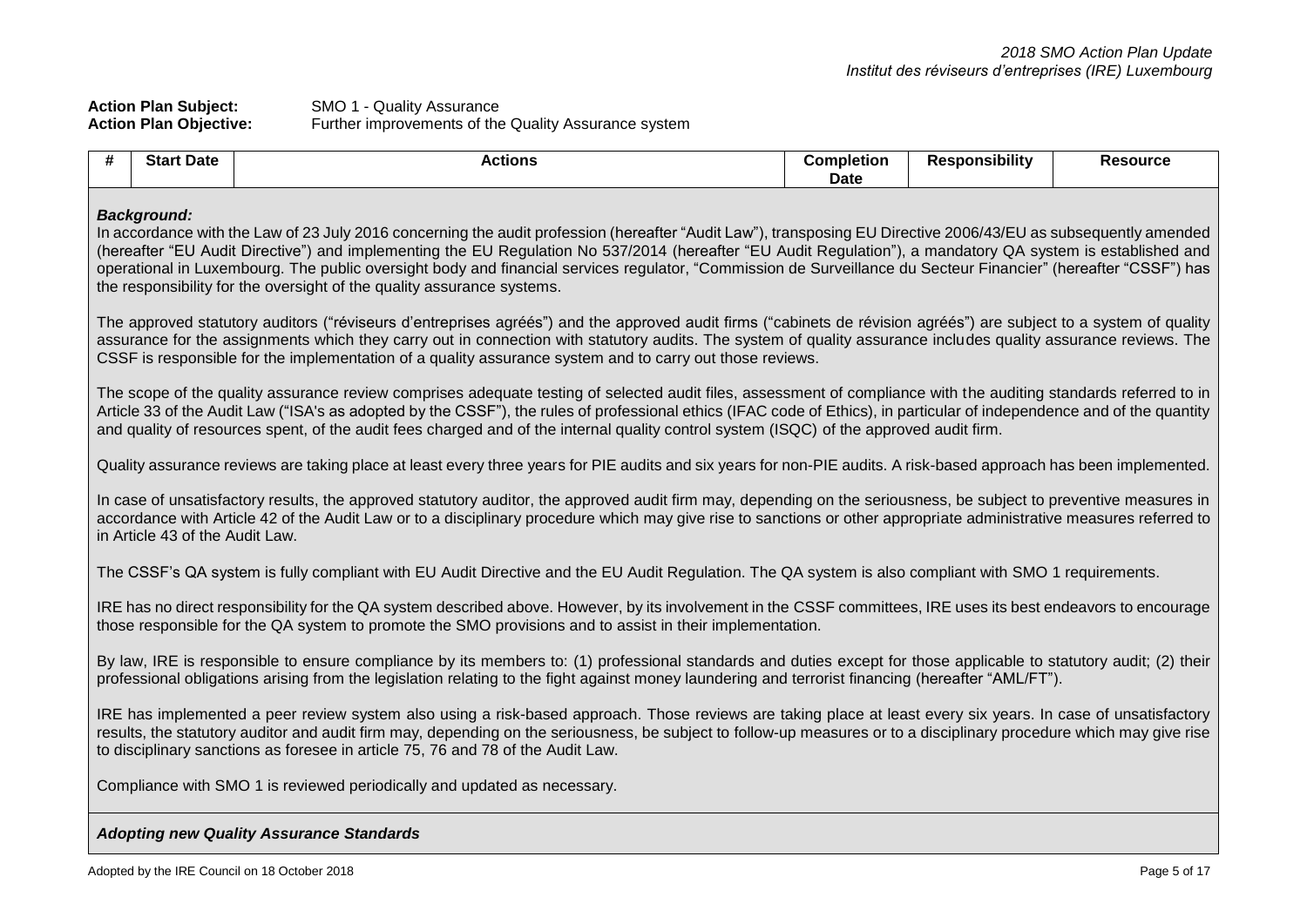| #              | <b>Start Date</b>                    | <b>Actions</b>                                                                                                                                                                                                           | <b>Completion</b><br><b>Date</b> | <b>Responsibility</b>            | <b>Resource</b>                                                                |
|----------------|--------------------------------------|--------------------------------------------------------------------------------------------------------------------------------------------------------------------------------------------------------------------------|----------------------------------|----------------------------------|--------------------------------------------------------------------------------|
| $\mathbf{1}$ . | On-going                             | Support and actively promote endorsement of the IESBA code of Ethics,<br>SMO's, ISQC's and ISA's by the national regulator.                                                                                              | On-going                         | Regulator                        | <b>Regulator and IRE</b><br>Council                                            |
| 2.             | On-going                             | Maintain IRE peer review system compliant to SMO 1.                                                                                                                                                                      | On-going                         | <b>IRE Council</b>               | <b>IRE Council</b>                                                             |
|                | <b>Maintaining Ongoing Processes</b> |                                                                                                                                                                                                                          |                                  |                                  |                                                                                |
| 3.             | On-going                             | Manage best endeavor to promote best practices QA guidance and promote<br>updated QA standards by maintaining quality representatives in all the<br>oversight body committees and a communication line with IRE Council. | Ongoing                          | <b>IRE Council</b>               | Through<br>representatives<br>within the different<br>CSSF working<br>parties. |
| 4.             | On-going                             | Deliver Continuing education program, which includes training on the quality<br>control standards (published on IRE website).                                                                                            | Ongoing                          | <b>IRE Technical</b><br>Director | <b>IRE Education</b><br>Committee                                              |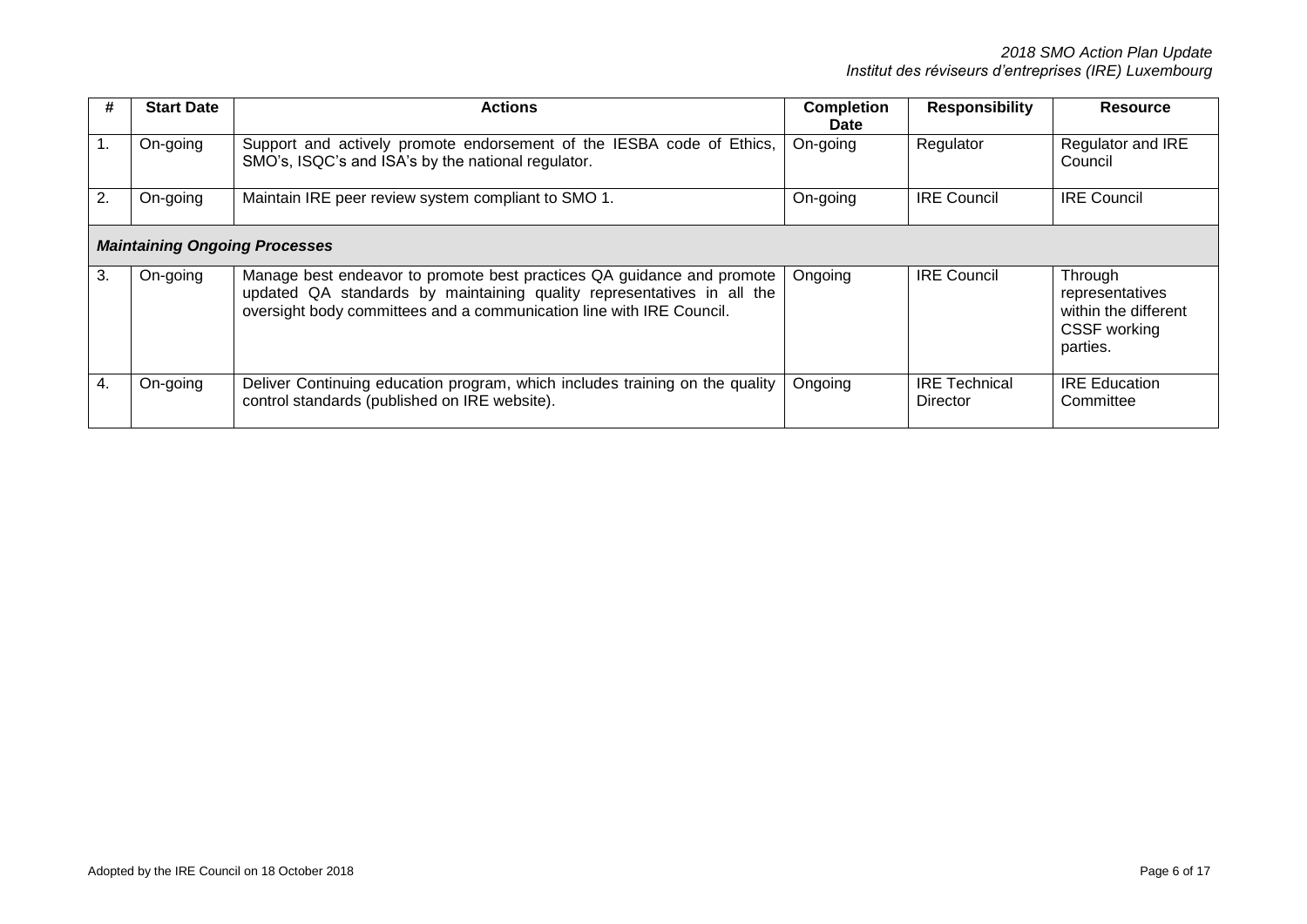| <b>Action Plan Subject:</b>   | SMO 2 - International Education Standards                                    |
|-------------------------------|------------------------------------------------------------------------------|
| <b>Action Plan Objective:</b> | Continue to use best endeavors to ensure convergence and compliance with IES |

| star<br>Date | ----<br>-<br><b>ACTIONS</b><br>. . | uletion<br>ധomr | .<br>oonsibility<br>ĸe. | Resource |
|--------------|------------------------------------|-----------------|-------------------------|----------|
|              |                                    | Date            |                         |          |

#### *Background:*

The Audit Law, the grand-ducal regulation determining the requirements for the professional qualification of "réviseurs d'entreprises" (statutory auditors) and approved statutory auditors and the CSSF Regulation organizing continuing education of statutory auditors and approved statutory auditors organize the initial professional development (hereafter "IPD") and continuing professional development (hereafter "CPD") requirements for statutory auditors and approved statutory auditors in Luxembourg. In accordance with the above, the CSSF is responsible for the approval and registration of statutory auditors and audit firms and for the continuing education system.

#### *Accessing the audit profession*

The candidate must hold one or more Masters degrees or have undergone equivalent training. The content of those qualifications is governed by the grand-ducal regulation determining the requirements for the professional qualification (in terms of subject matters and European Credit Transfer System [ECTS, university credits]). Candidate must then serve a period of at least three years' training with an approved statutory auditor or an approved audit firm. In parallel with the traineeship, the candidate follows complementary training courses on Luxembourg laws and specificities at the University of Luxembourg. Each course, 12 in total, culminates in an examination. Once the three-year training period and the complementary training examinations are completed, the candidate is authorized by the CSSF to present the professional aptitude examination leading to the award of the statutory auditor qualification.

#### **CONTINUING EDUCATION**

Approved statutory auditors and statutory auditors must participate in appropriate programs of continuing training to maintain their theoretical knowledge, their professional skills and their values at a sufficiently high level. CSSF is responsible for establishing CPD requirements for the audit profession. CSSF monitors the CPD requirements for approved statutory auditors. IRE is responsible for monitoring the CPD requirements for statutory auditors.

Statutory auditors are required by law and regulation to undertake at least 120 hours of CPD training over a period of 3 years (minimum 20 hours per year) with mandatory training in AML/FT matters (minimum 8 hours over a period of three years). Approved statutory auditors are required by law and regulation to undertake at least 120 hours of CPD training over a period of 3 years (minimum 20 hours per year) with mandatory training in subjects as AML/FT, international accounting standards, international standards on auditing (hereafter "ISA"), commercial law, tax, etc. The CSSF and, where applicable, IRE may require documentary evidence enabling the identification of the training activities followed, their duration, their content, the organizing body and a certificate of attendance for a minimum of 60 of the 120 hours required per three-year reference period.

The Audit Law and regulations requirements concerning IPD and CPD are compliant with the Audit Directive and are converging to latest IES requirements. IRE uses its best endeavors to ensure all the recent IES requirements will, at some point, be incorporated into national legislation and regulation. Through its membership with Accountancy Europe, IRE participates in providing comments to exposure drafts as issued by IAESB. IRE does not have the resources to contribute directly to IFAC different bodies exposure drafts.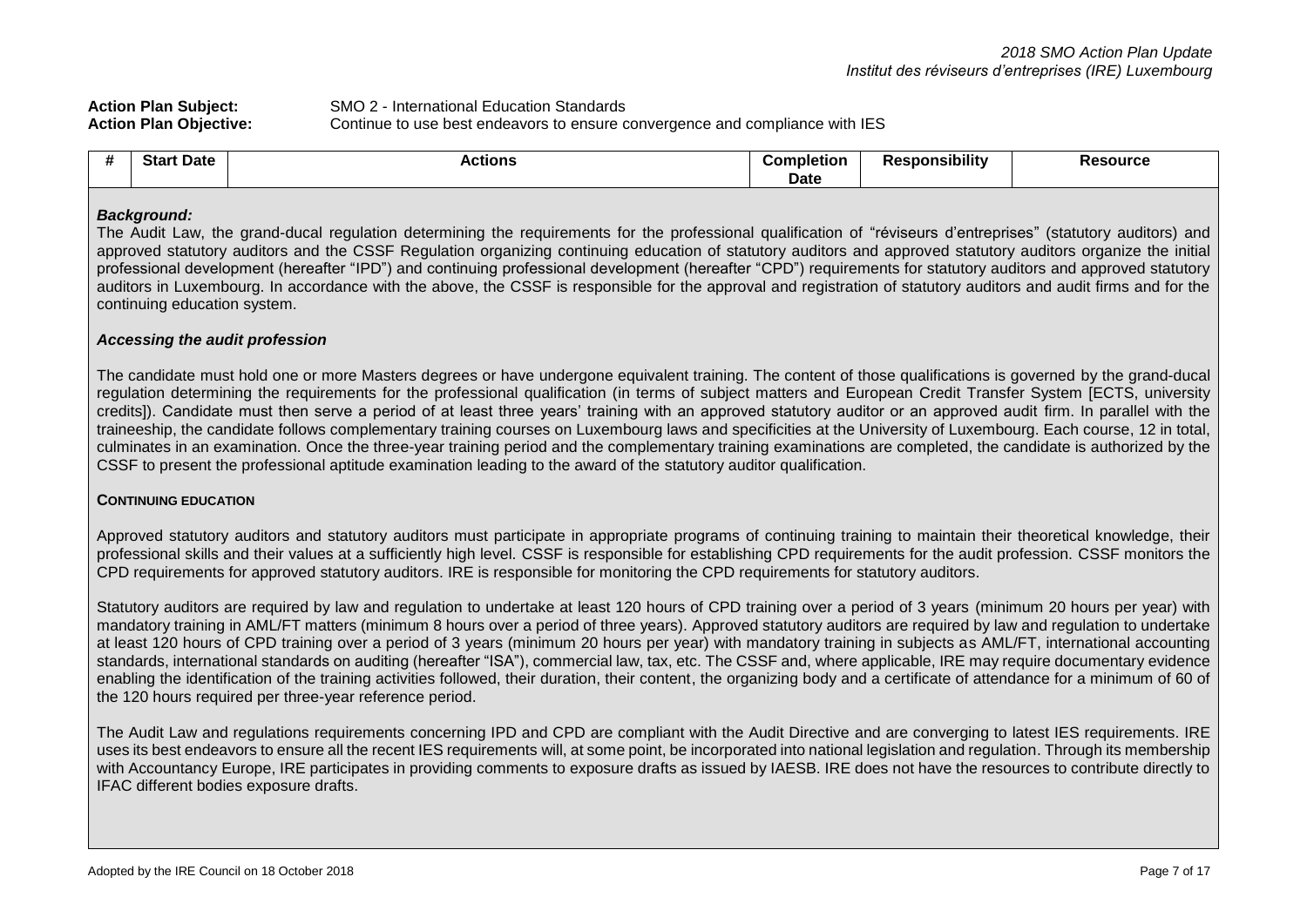| #  | <b>Start Date</b>                    | <b>Actions</b>                                                                                                                                        | <b>Completion</b><br><b>Date</b> | <b>Responsibility</b>            | <b>Resource</b>                                                                                  |  |  |
|----|--------------------------------------|-------------------------------------------------------------------------------------------------------------------------------------------------------|----------------------------------|----------------------------------|--------------------------------------------------------------------------------------------------|--|--|
|    | <b>Maintaining Ongoing Processes</b> |                                                                                                                                                       |                                  |                                  |                                                                                                  |  |  |
|    | On-going                             | Manage best endeavor to ensure national legislation and regulations<br>converge and, where possible, comply with latest IES requirements.             | On going                         | <b>IRE Council</b>               | Through representatives<br>within the different CSSF<br>working parties.                         |  |  |
| 2. | On-going                             | Via its membership with Accountancy Europe, IRE follows and, when<br>required, participates in comments addressing IAESB standard setting<br>process. | On going                         | <b>IRE Council</b>               | Through representatives<br>within the different<br><b>Accountancy Europe</b><br>working parties. |  |  |
| 3. | On-going                             | Deliver yearly a continuing education program, which enable practitioners<br>to comply with continuing education requirements.                        | Ongoing                          | <b>IRE Technical</b><br>Director | <b>IRE Education Committee</b>                                                                   |  |  |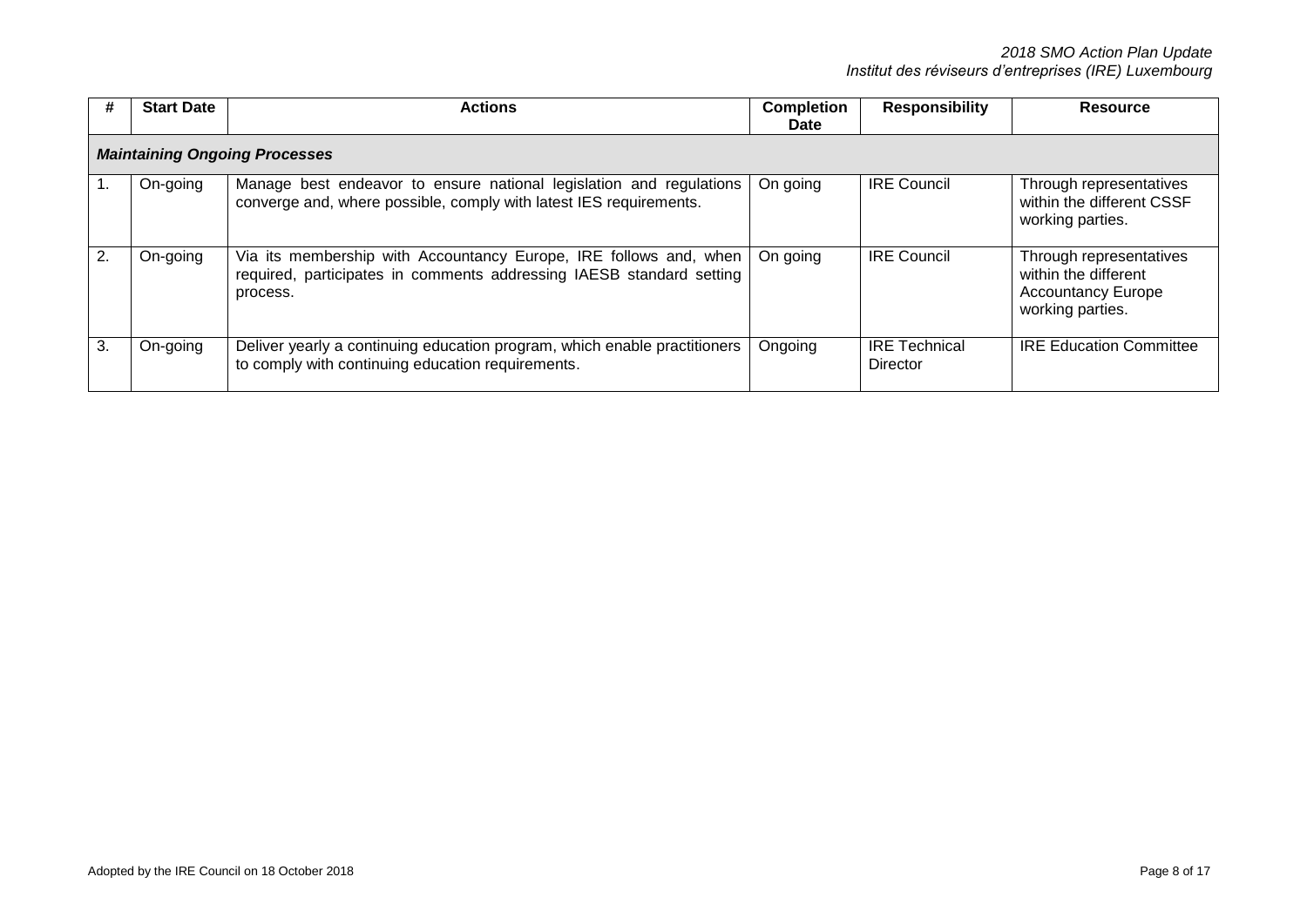| <b>Action Plan Subject:</b>   | SMO 3 - IAASB Pronouncements                                        |
|-------------------------------|---------------------------------------------------------------------|
| <b>Action Plan Objective:</b> | Use best endeavors to converge and comply with IAASB pronouncements |

| #                                                                   | <b>Start Date</b>                                                                                                                                                                                                                                                                                                                                                                                                                                                                                                                                         | <b>Actions</b>                                                                                                                                                                                                                                                                                                                                                                                                                                                                                | <b>Completion</b><br><b>Date</b> | <b>Responsibility</b>                                     | <b>Resource</b>                                                          |  |  |
|---------------------------------------------------------------------|-----------------------------------------------------------------------------------------------------------------------------------------------------------------------------------------------------------------------------------------------------------------------------------------------------------------------------------------------------------------------------------------------------------------------------------------------------------------------------------------------------------------------------------------------------------|-----------------------------------------------------------------------------------------------------------------------------------------------------------------------------------------------------------------------------------------------------------------------------------------------------------------------------------------------------------------------------------------------------------------------------------------------------------------------------------------------|----------------------------------|-----------------------------------------------------------|--------------------------------------------------------------------------|--|--|
|                                                                     | <b>Background:</b><br>The Audit Law provides that CSSF is responsible for the adoption of standards on professional ethics, internal quality control and auditing. According to the Audit<br>Law, statutory audits shall be carried out in compliance with ISA as adopted by the CSSF. CSSF may issue standards in the field of statutory audit for matters that<br>are not covered by the auditing standards referred to. Auditing standards, including ISA, are adopted by way of a CSSF regulation.                                                    |                                                                                                                                                                                                                                                                                                                                                                                                                                                                                               |                                  |                                                           |                                                                          |  |  |
|                                                                     |                                                                                                                                                                                                                                                                                                                                                                                                                                                                                                                                                           | The CSSF has published add-ons / carved-out related to ISA, ISQC 1 and the Code of Ethics. Those add-ons / carved-out are available on the CSSF website, many<br>in English. Currently in force is the Handbook of International Quality Control, Auditing, Review, Other Assurance, and Related Services Pronouncements - 2016-<br>2017 Edition. National legislation and regulation regarding auditing standards are fully compliant with EU Audit legislation and the EU Audit Regulation. |                                  |                                                           |                                                                          |  |  |
|                                                                     |                                                                                                                                                                                                                                                                                                                                                                                                                                                                                                                                                           | There is an ongoing process within the CSSF to adopt new and revised ISA although there might be a slight delay in the adoption process.                                                                                                                                                                                                                                                                                                                                                      |                                  |                                                           |                                                                          |  |  |
|                                                                     | The Audit Law also empowers IRE to issue standards on various activities (conferred to by law or other means) except for those applicable to statutory audit. In this<br>regard, IRE has adopted other IAASB pronouncements (ISAE, ISRE, ISRS) for its members. Pronouncements are adopted in the original English text with no add-<br>ons/carve-outs. There is an ongoing process within IRE to adopt new and revised IAASB pronouncements although there might be a slight delay in the adoption<br>process.                                           |                                                                                                                                                                                                                                                                                                                                                                                                                                                                                               |                                  |                                                           |                                                                          |  |  |
|                                                                     | IRE's website.                                                                                                                                                                                                                                                                                                                                                                                                                                                                                                                                            | The Handbook of International Quality Control, Auditing, Review, Other Assurance, and Related Services Pronouncements - 2016-2017 Edition - is published on                                                                                                                                                                                                                                                                                                                                   |                                  |                                                           |                                                                          |  |  |
|                                                                     |                                                                                                                                                                                                                                                                                                                                                                                                                                                                                                                                                           | IRE provides technical support to both its members and the CSSF. To support its members, the IRE provides CPD on ISA and other IAASB pronouncements.                                                                                                                                                                                                                                                                                                                                          |                                  |                                                           |                                                                          |  |  |
|                                                                     | IRE also monitors changes to ISA to provide advice to the CSSF and strives to ensure that regulation is regularly up-dated to comply with the most recent IAASB<br>standards. IRE indirectly contributes to the work of the European Group of Auditors Oversight Bodies through its technical assistance to the CSSF<br>Through its membership with Accountancy Europe, IRE participates in providing comments to exposure drafts as issued by IAASB. IRE does not have the resources<br>to contribute directly to IFAC different bodies exposure drafts. |                                                                                                                                                                                                                                                                                                                                                                                                                                                                                               |                                  |                                                           |                                                                          |  |  |
|                                                                     | Compliance with SMO 3 is reviewed periodically as necessary.                                                                                                                                                                                                                                                                                                                                                                                                                                                                                              |                                                                                                                                                                                                                                                                                                                                                                                                                                                                                               |                                  |                                                           |                                                                          |  |  |
| <b>Establishing the Ongoing Convergence to IAASB Pronouncements</b> |                                                                                                                                                                                                                                                                                                                                                                                                                                                                                                                                                           |                                                                                                                                                                                                                                                                                                                                                                                                                                                                                               |                                  |                                                           |                                                                          |  |  |
| $\mathbf{1}$ .                                                      | On-going                                                                                                                                                                                                                                                                                                                                                                                                                                                                                                                                                  | Manage best endeavor to ensure legislation/regulation:<br>Comply/converge with IAASB pronouncements; and<br>are kept up-to-date.                                                                                                                                                                                                                                                                                                                                                              | On-going                         | <b>IRE Council &amp; IRE</b><br><b>Technical director</b> | Through representatives<br>within the different CSSF<br>working parties. |  |  |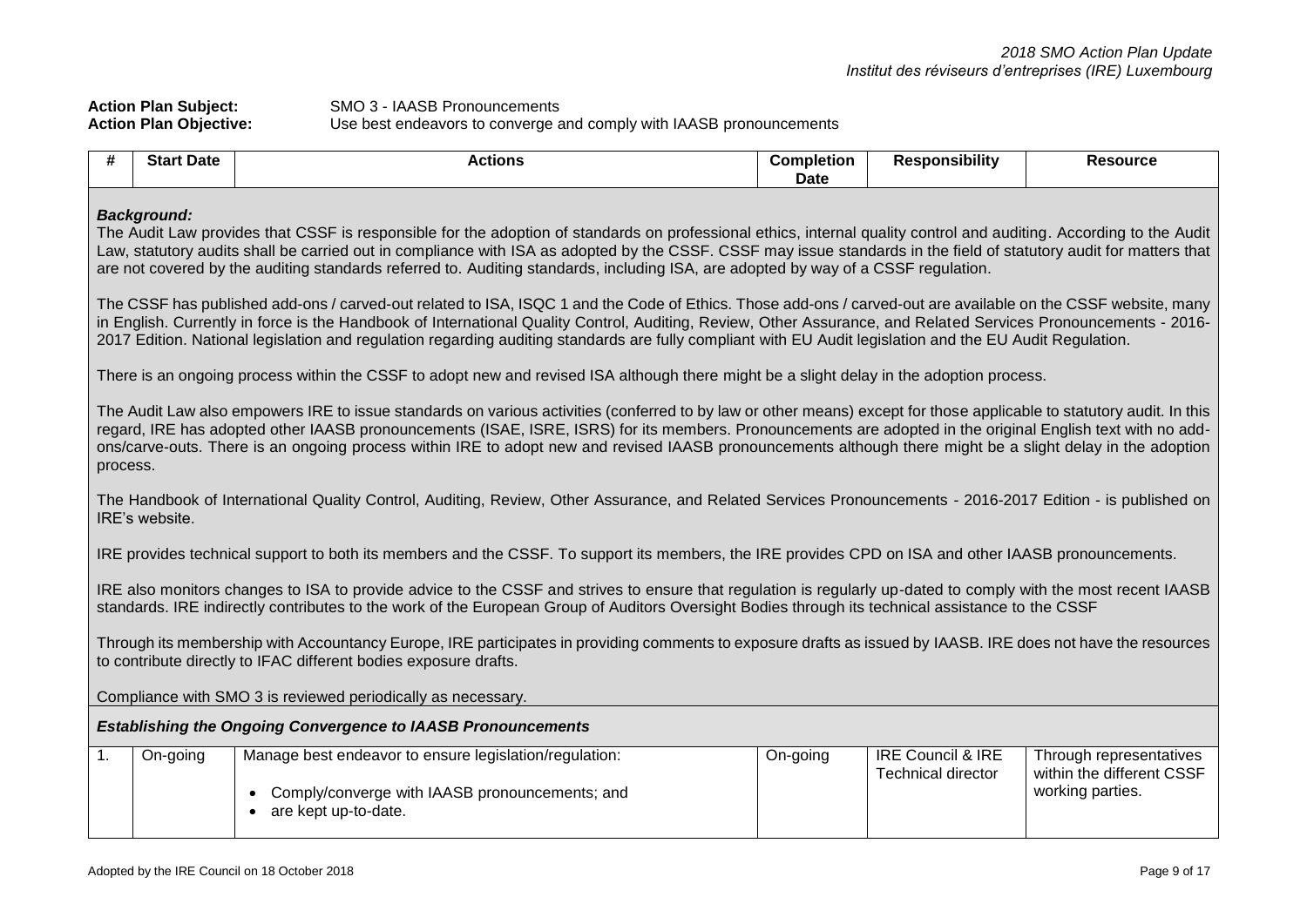| #  | <b>Start Date</b>                                        | <b>Actions</b>                                                                                                                                                             | <b>Completion</b><br><b>Date</b> | <b>Responsibility</b>                          | <b>Resource</b>                                                          |  |
|----|----------------------------------------------------------|----------------------------------------------------------------------------------------------------------------------------------------------------------------------------|----------------------------------|------------------------------------------------|--------------------------------------------------------------------------|--|
| 2. | On-going                                                 | Contribute to the work of the ISA subgroup of the European Group of<br>Auditors' Oversight Bodies by providing advices to the CSSF<br>representatives within this EU body. | On-going                         | IRE Council & IRE<br><b>Technical director</b> | Through representatives<br>within the different CSSF<br>working parties. |  |
|    | <b>Supporting Implementation of IAASB pronouncements</b> |                                                                                                                                                                            |                                  |                                                |                                                                          |  |
| 3. | On-going                                                 | Ensure the yearly continuing education program includes trainings on new<br>and revised IAASB pronouncements.                                                              | On-going                         | <b>IRE Technical</b><br>Director               | <b>IRE Education</b><br>Committee                                        |  |
|    | <b>Maintaining Ongoing Processes</b>                     |                                                                                                                                                                            |                                  |                                                |                                                                          |  |
|    | On-going                                                 | Continuously monitor new and amended IAASB pronouncements through<br>comments / advices to the CSSF Technical Committee.                                                   | On-going                         | <b>IRE Technical</b><br>director               | <b>IRE Technical Committee</b>                                           |  |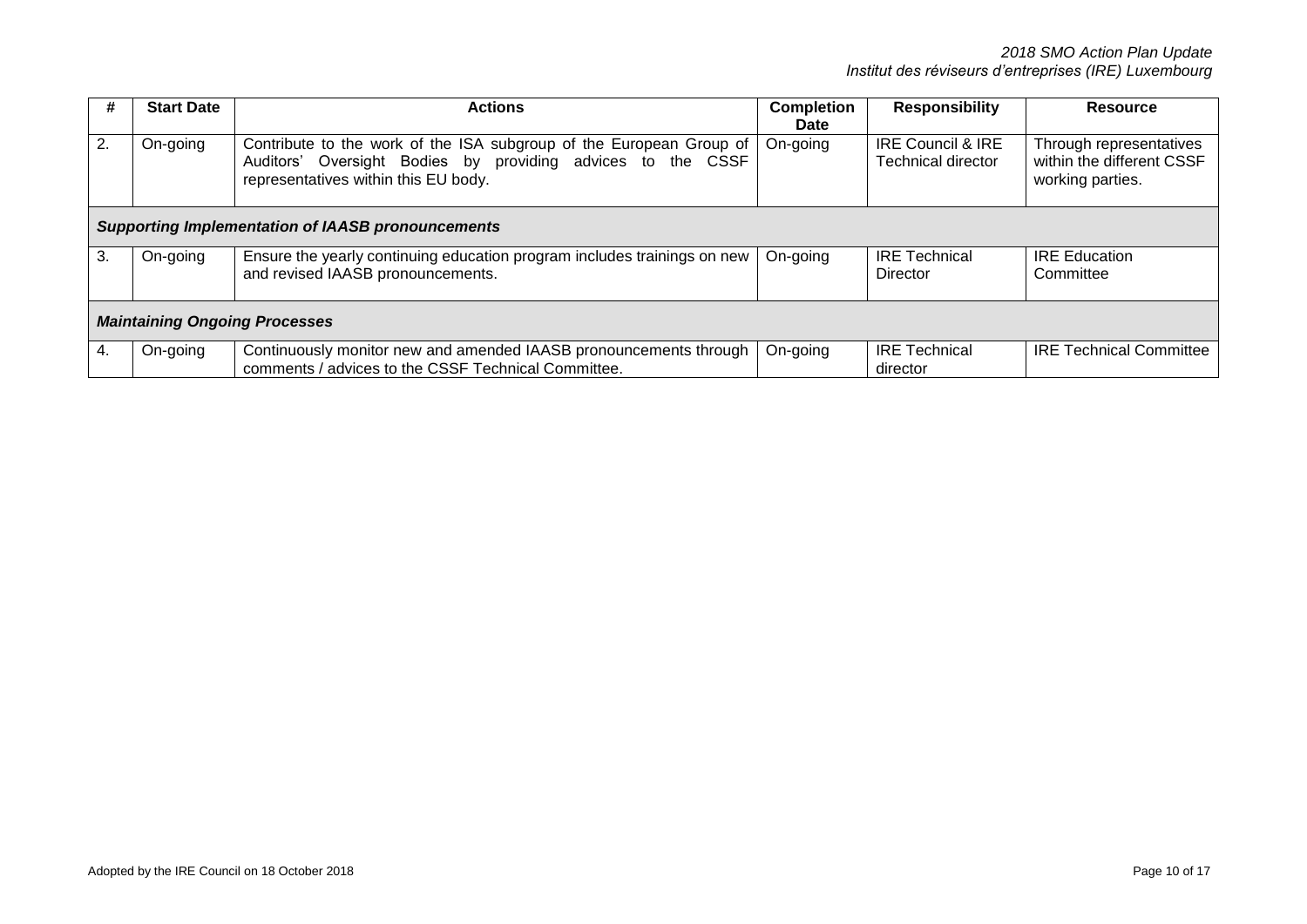# Action Plan Subject:<br>Action Plan Objective:<br>Promoting adoption by the CSSI **Action Plan Objective:** Promoting adoption by the CSSF of the IESBA Code of Ethics and organizing relevant training

| #                                                                                                                                                                                                                                                                                                                                                                                                                                                                                                                                                                                                                                                                                                                                                                                                                                                                                                                                                                                                                                                                                                                                                                                                                                                                             | <b>Start Date</b>                                                                                                                                                                                                                                                                                                           | <b>Actions</b>                                                                                                          | <b>Completion</b><br>Date | <b>Responsibility</b>            | <b>Resource</b>                   |  |  |
|-------------------------------------------------------------------------------------------------------------------------------------------------------------------------------------------------------------------------------------------------------------------------------------------------------------------------------------------------------------------------------------------------------------------------------------------------------------------------------------------------------------------------------------------------------------------------------------------------------------------------------------------------------------------------------------------------------------------------------------------------------------------------------------------------------------------------------------------------------------------------------------------------------------------------------------------------------------------------------------------------------------------------------------------------------------------------------------------------------------------------------------------------------------------------------------------------------------------------------------------------------------------------------|-----------------------------------------------------------------------------------------------------------------------------------------------------------------------------------------------------------------------------------------------------------------------------------------------------------------------------|-------------------------------------------------------------------------------------------------------------------------|---------------------------|----------------------------------|-----------------------------------|--|--|
| <b>Background:</b><br>The Audit Law states that CSSF has the ultimate responsibility for the oversight of the adoption of standards on professional ethics by approved statutory auditors.<br>The code of ethics of the audit profession in Luxembourg, which corresponds to the code of ethics as issued by the International Ethics Standards Board for<br>Accountants (IESBA) in its version 2016 as amended and published on 21 September 2016, is mandatory. The CSSF has published add-ons / carved-out related<br>to the Code on its website. The 2016 IESBA Code of Ethics is available on IRE website.<br>IRE uses its best endeavors to promote and support the implementation of the 2016 IESBA Code of Ethics to its members. Additionally, through the IRE Education<br>Committee, IRE ensures that its yearly continuing education program include trainings on new and revised IESBA Code of Ethics provisions. There is an on-going<br>process within the CSSF to regularly update the Code of Ethics each time there is an update (involve a delay). Recent new provisions are currently on the agenda<br>of the CSSF "Comité Technique d'Audit" (Audit Technical Committee) with the objective to implement them before the end of the first 2019 semester. |                                                                                                                                                                                                                                                                                                                             |                                                                                                                         |                           |                                  |                                   |  |  |
|                                                                                                                                                                                                                                                                                                                                                                                                                                                                                                                                                                                                                                                                                                                                                                                                                                                                                                                                                                                                                                                                                                                                                                                                                                                                               | Through its membership with Accountancy Europe, IRE participates in providing comments to exposure drafts as issued by IESBA. IRE does not have the resources<br>to contribute directly to IFAC different bodies exposure drafts.<br>Compliance with SMO 4 is reviewed periodically and updated as necessary.               |                                                                                                                         |                           |                                  |                                   |  |  |
|                                                                                                                                                                                                                                                                                                                                                                                                                                                                                                                                                                                                                                                                                                                                                                                                                                                                                                                                                                                                                                                                                                                                                                                                                                                                               |                                                                                                                                                                                                                                                                                                                             | <b>Promoting Ethical Requirements to the CSSF</b>                                                                       |                           |                                  |                                   |  |  |
| 1.                                                                                                                                                                                                                                                                                                                                                                                                                                                                                                                                                                                                                                                                                                                                                                                                                                                                                                                                                                                                                                                                                                                                                                                                                                                                            | <b>IRE Council &amp;</b><br>Manage best endeavor to ensure national legislation/regulation:<br>On-going<br>Through<br>On-going<br><b>IRE Technical</b><br>representatives<br>within the CSSF<br>Director<br>• comply with the provisions of the IESBA Code of Ethics; and<br>Technical committee.<br>• are kept up-to-date. |                                                                                                                         |                           |                                  |                                   |  |  |
|                                                                                                                                                                                                                                                                                                                                                                                                                                                                                                                                                                                                                                                                                                                                                                                                                                                                                                                                                                                                                                                                                                                                                                                                                                                                               | <b>Maintaining Ongoing Processes</b>                                                                                                                                                                                                                                                                                        |                                                                                                                         |                           |                                  |                                   |  |  |
| 2.                                                                                                                                                                                                                                                                                                                                                                                                                                                                                                                                                                                                                                                                                                                                                                                                                                                                                                                                                                                                                                                                                                                                                                                                                                                                            | On-going                                                                                                                                                                                                                                                                                                                    | Ensure the yearly continuing education program include trainings on new and<br>revised IESBA Code of Ethics provisions. | On-going                  | <b>IRE Technical</b><br>Director | <b>IRE Education</b><br>Committee |  |  |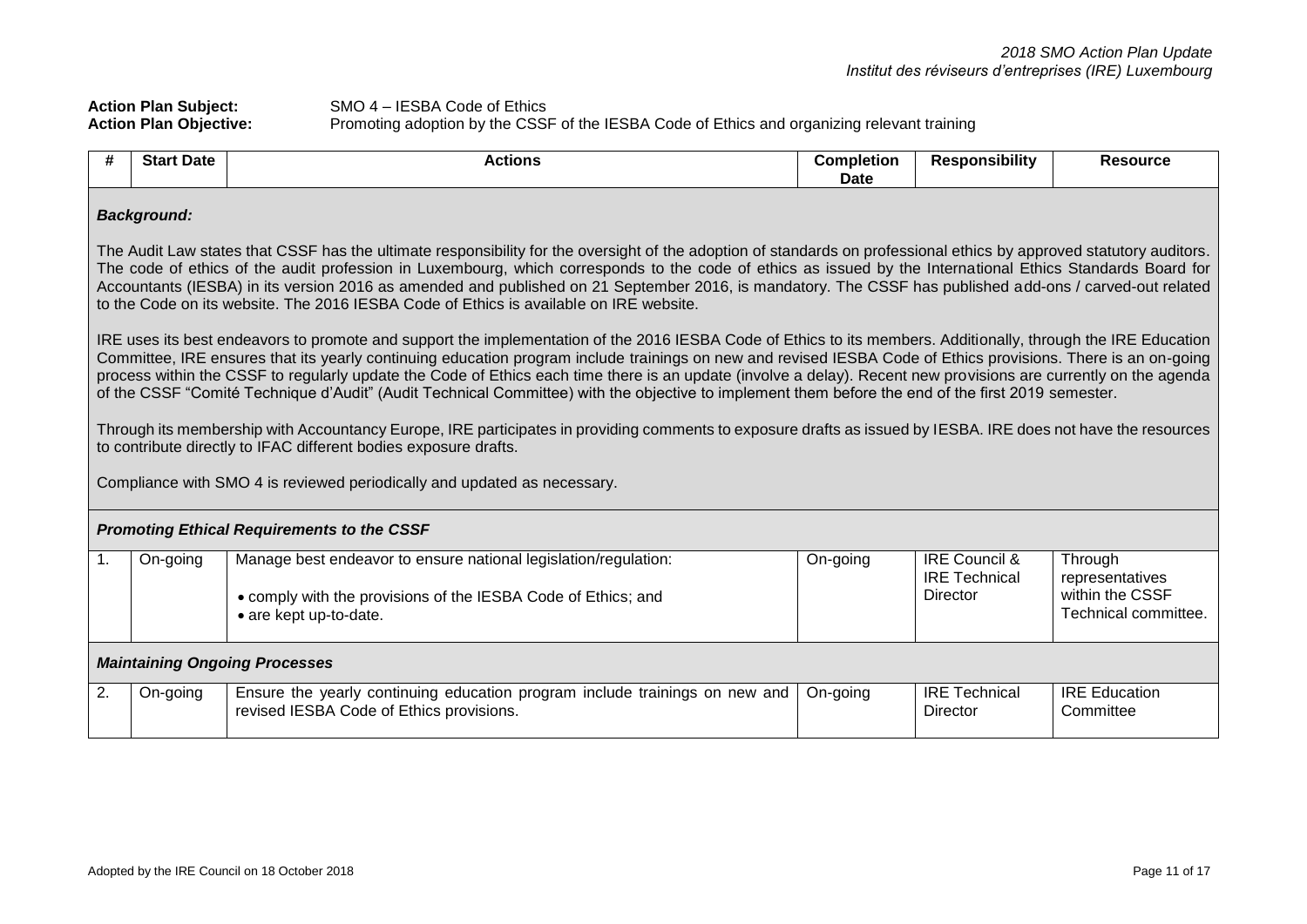| <b>Action Plan Subject:</b>   | SMO 5 - International Public Sector Accounting Standards (IPSAS)                                                        |
|-------------------------------|-------------------------------------------------------------------------------------------------------------------------|
| <b>Action Plan Objective:</b> | Promoting the use of IPSAS and raising awareness about the work of the International Public Sector Accounting Standards |
|                               | Board                                                                                                                   |

| #                                                                                                                                                                                                                                                                                                                                                                                                                                                                                                                                                                                                                                                                                                                                                                                                | <b>Start Date</b> | <b>Actions</b>                                                                                                                                                                                                                                                                                       | <b>Completion</b><br>Date | <b>Responsibility</b>                          | <b>Resource</b>                                                                                                                |  |
|--------------------------------------------------------------------------------------------------------------------------------------------------------------------------------------------------------------------------------------------------------------------------------------------------------------------------------------------------------------------------------------------------------------------------------------------------------------------------------------------------------------------------------------------------------------------------------------------------------------------------------------------------------------------------------------------------------------------------------------------------------------------------------------------------|-------------------|------------------------------------------------------------------------------------------------------------------------------------------------------------------------------------------------------------------------------------------------------------------------------------------------------|---------------------------|------------------------------------------------|--------------------------------------------------------------------------------------------------------------------------------|--|
| <b>Background:</b><br>IPSAS have not been adopted in Luxembourg and the Government has an on-going reform process to move to accrual accounting over the medium term (see also<br>2017 OECD publication called "Accruals practices and reform experiences in OECD countries") but there is no publicly available calendar.<br>IRE promotes IPSASs though practitioners involved in the different technical committees within the different authorities and by participating to Accountancy Europe<br>initiatives on that matter.<br>Through its membership with Accountancy Europe, IRE participates in providing comments to exposure drafts as issued by IPSASB. IRE does not have the<br>resources to contribute directly to IFAC different bodies exposure drafts.<br><b>Promoting IPSAS</b> |                   |                                                                                                                                                                                                                                                                                                      |                           |                                                |                                                                                                                                |  |
| 1.                                                                                                                                                                                                                                                                                                                                                                                                                                                                                                                                                                                                                                                                                                                                                                                               | Ongoing           | Promote the use of IPSAS in governmental accounting reforms and raise<br>awareness about IPSAS through:<br>• IRE participation to Accountancy Europe initiatives; and<br>. IRE representatives within different committees within the different<br>authorities; and<br>• direct lobbying activities. | Ongoing                   | IRE Council & IRE<br><b>Technical Director</b> | <b>IRE Council and IRE</b><br>representatives in the<br>different technical<br>committees within the<br>different authorities. |  |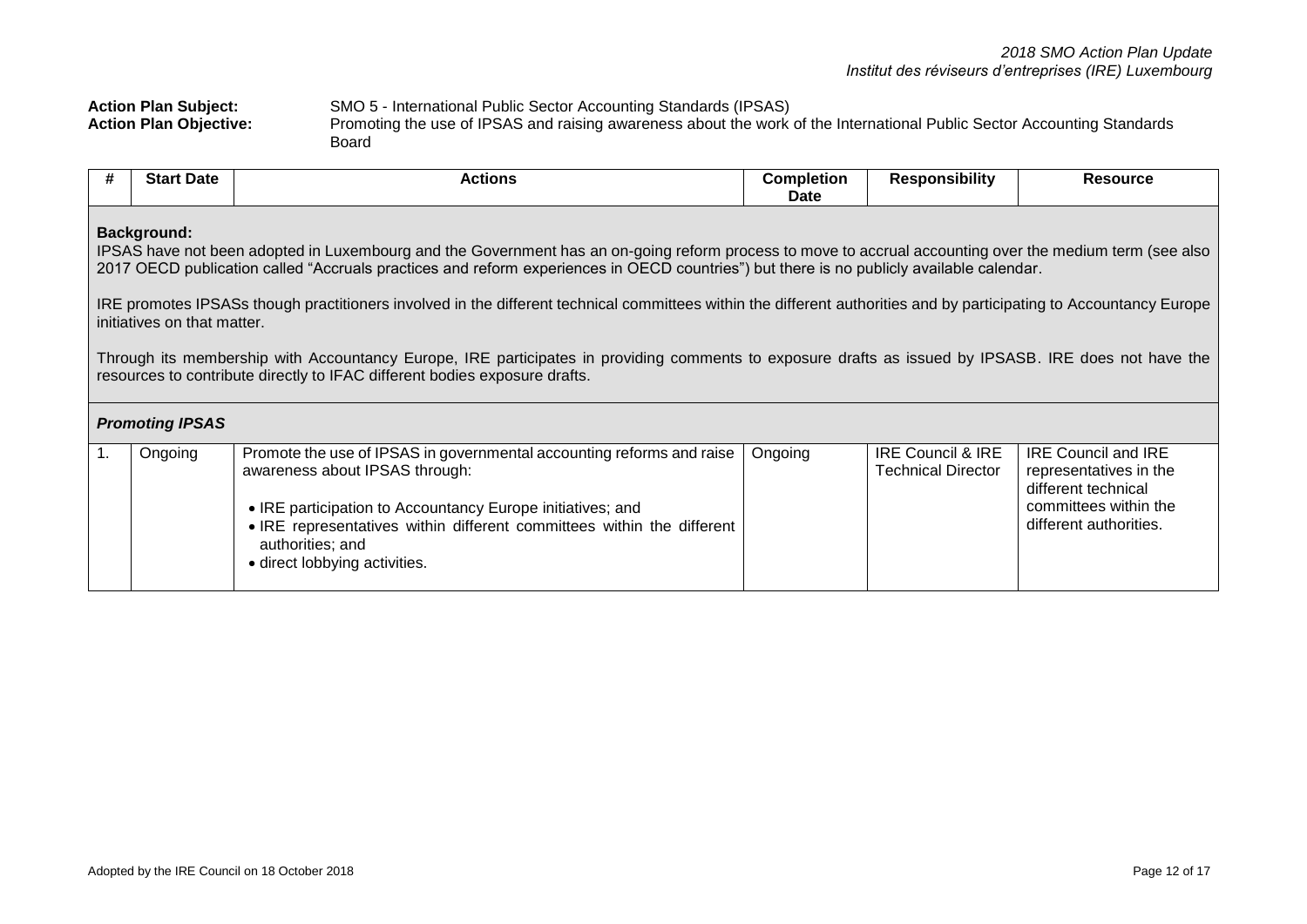| <b>Action Plan Subject:</b>   | SMO 6 - Investigation & Discipline                                |
|-------------------------------|-------------------------------------------------------------------|
| <b>Action Plan Objective:</b> | Use best endeavors to ensure that provisions of SMO 6 are applied |

| #                                                                                                                                                                                                                                                                                                                                                                                                                                                                                                                                                                                                                                                                                                                                                                                                                                                                                                                                                                                                                                       | <b>Start Date</b> | <b>Actions</b>                                                                                                                                                                                                                                                                                                                                                                                                                            | <b>Completion</b><br><b>Date</b> | <b>Responsibility</b> | <b>Resource</b> |
|-----------------------------------------------------------------------------------------------------------------------------------------------------------------------------------------------------------------------------------------------------------------------------------------------------------------------------------------------------------------------------------------------------------------------------------------------------------------------------------------------------------------------------------------------------------------------------------------------------------------------------------------------------------------------------------------------------------------------------------------------------------------------------------------------------------------------------------------------------------------------------------------------------------------------------------------------------------------------------------------------------------------------------------------|-------------------|-------------------------------------------------------------------------------------------------------------------------------------------------------------------------------------------------------------------------------------------------------------------------------------------------------------------------------------------------------------------------------------------------------------------------------------------|----------------------------------|-----------------------|-----------------|
| <b>Background:</b><br>The Audit Law comprises provisions regarding the implementation of a system of investigation and discipline for approved statutory auditors and statutory auditors.                                                                                                                                                                                                                                                                                                                                                                                                                                                                                                                                                                                                                                                                                                                                                                                                                                               |                   |                                                                                                                                                                                                                                                                                                                                                                                                                                           |                                  |                       |                 |
| <b>CSSF</b><br>In accordance with the Audit Law, the CSSF is invested with powers of investigation, to impose preventive measures, and issue sanctions for approved statutory<br>auditors and approved audit firms. The CSSF may order investigations and expert reports. The investigations are carried out either by CSSF inspectors or by<br>designated experts. The CSSF's power of investigation includes the right to: a) carry out investigations by way of on-site inspections of the persons subject to its<br>oversight; b) instruct investigations with the persons subject to its oversight.                                                                                                                                                                                                                                                                                                                                                                                                                                |                   |                                                                                                                                                                                                                                                                                                                                                                                                                                           |                                  |                       |                 |
|                                                                                                                                                                                                                                                                                                                                                                                                                                                                                                                                                                                                                                                                                                                                                                                                                                                                                                                                                                                                                                         |                   | Where the investigation or expert report discloses failures to meet legal and regulatory requirements relating to statutory audit, the approved statutory auditor and/or<br>the approved audit firm may, depending on the seriousness, be subject to preventive measures (article 42 of the Audit Law) or sanctions (article 43 of the Audit<br>Law). Sanctions range from monetary fines, suspension from the profession to prohibition. |                                  |                       |                 |
|                                                                                                                                                                                                                                                                                                                                                                                                                                                                                                                                                                                                                                                                                                                                                                                                                                                                                                                                                                                                                                         | assurance review. | Preventive measures referred to above may also, if necessary, be accompanied by a specific follow-up. They shall be ordered either following a quality assurance<br>review or following an investigation and shall last for a fixed period not exceeding 18 months. They shall be subject to appropriate verifications during a future quality                                                                                            |                                  |                       |                 |
| The CSSF may impose administrative sanctions or administrative measures referred to above on approved statutory auditors and/or approved audit firms that: a)<br>infringed the provisions of the Audit Law or the EU regulation 537/2014 or of the CSSF implementing measures; b) committed professional misconduct or negligence;<br>c) acted in a manner that is contrary to the rules on ethics or professional repute; d) refused to provide documents or other information requested, necessary to the<br>CSSF for the purpose of applying the law and regulation; e) provided documents or other information that prove to be incomplete, inaccurate or false; f) impeded<br>the exercise of the CSSF's powers of oversight, inspection and investigation; g) failed to publish on their website within four months of the end of each accounting<br>year the transparency report in accordance with Article 13 of the EU Regulation 537/2014; h) failed to comply with the CSSF's injunctions or preventive measures<br>ordered. |                   |                                                                                                                                                                                                                                                                                                                                                                                                                                           |                                  |                       |                 |
| The sanctions imposed, and administrative measures taken by the CSSF may be challenged. The Administrative Tribunal ("Tribunal Administratif") shall have<br>unlimited jurisdiction to review the decisions adopted by the CSSF in implementation of the Audit Law ("recours en pleine jurisdiction"). The application of the<br>sanction or administrative measure is suspended until the time limit for action comes to an end or until the end of the proceedings.                                                                                                                                                                                                                                                                                                                                                                                                                                                                                                                                                                   |                   |                                                                                                                                                                                                                                                                                                                                                                                                                                           |                                  |                       |                 |
| The CSSF shall publish on its website any decision imposing a sanction for breach of the provisions of the Audit law and various regulations including the EU Audit<br>Regulation, without undue delay, after the person sanctioned has been informed of that decision. The publication shall include at least information concerning the<br>type and nature of the breach and the identity of the natural or legal person on whom the sanction has been imposed.                                                                                                                                                                                                                                                                                                                                                                                                                                                                                                                                                                       |                   |                                                                                                                                                                                                                                                                                                                                                                                                                                           |                                  |                       |                 |
|                                                                                                                                                                                                                                                                                                                                                                                                                                                                                                                                                                                                                                                                                                                                                                                                                                                                                                                                                                                                                                         |                   | This publication shall take place once all the remedies have been exhausted or have expired. Any decision annulling a previous decision to impose a sanction, or a<br>measure shall also be published. This publication shall remain on the CSSF's website for five years after all remedies have been exhausted or have expired.                                                                                                         |                                  |                       |                 |
|                                                                                                                                                                                                                                                                                                                                                                                                                                                                                                                                                                                                                                                                                                                                                                                                                                                                                                                                                                                                                                         |                   | The system converges to SMO 6 requirements.                                                                                                                                                                                                                                                                                                                                                                                               |                                  |                       |                 |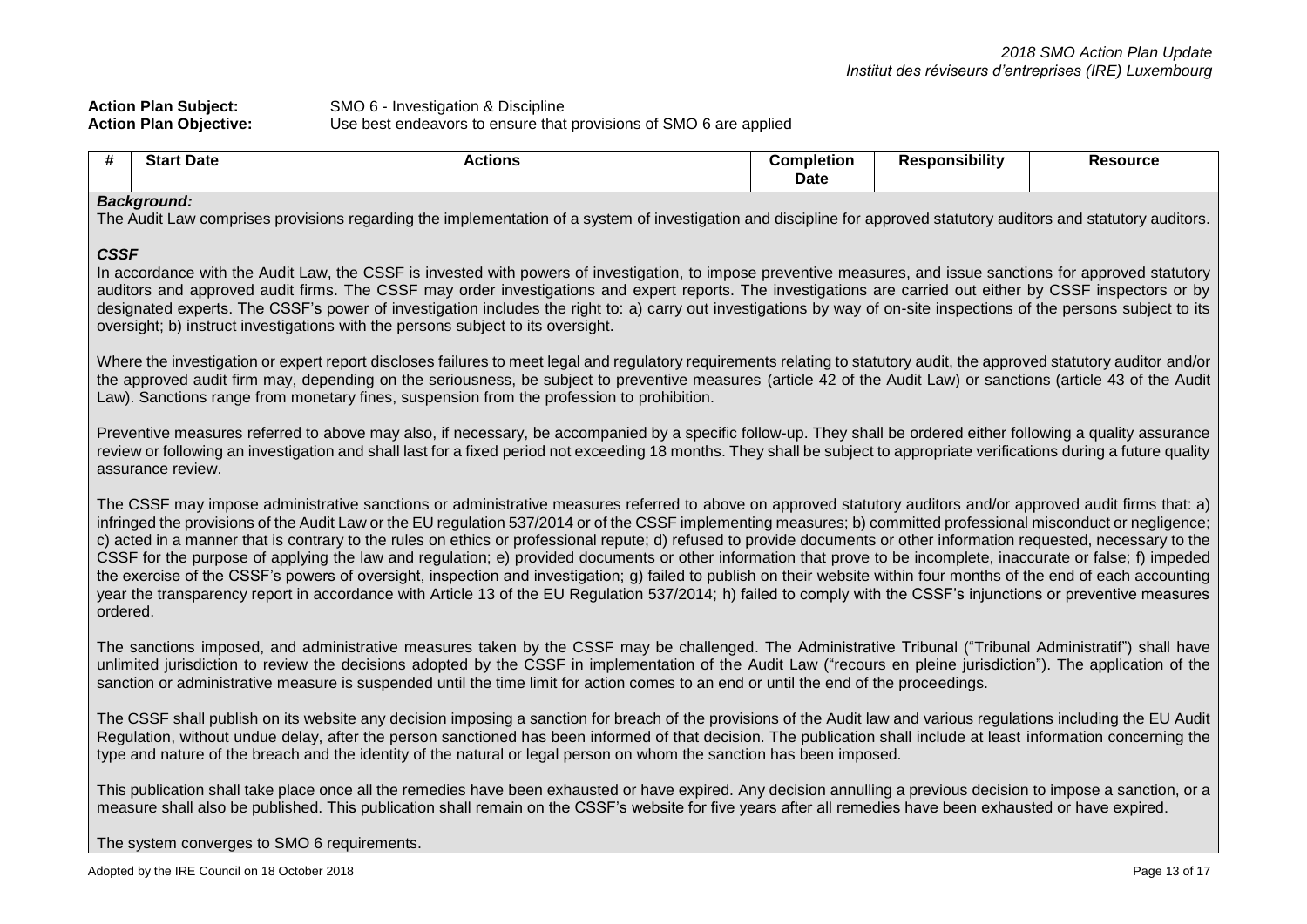|                          | Star              |
|--------------------------|-------------------|
|                          | Date              |
|                          | <b>Completion</b> |
|                          | Resource          |
| <b>Date</b>              | Actions           |
| $\overline{\phantom{a}}$ | sponsibilitv      |

#### *IRE*

IRE has the power to carry out controls and to require any information as it deems necessary from its members in the fields attributed to it by the Audit Law. The controls shall be carried out in accordance with procedures decided upon by the general meeting following a proposal from IRE Council. Where a member does not respect the provisions of the Audit Law falling under IRE competences, the IRE President may, after having heard the IRE Council, order a member to rectify the situation within a determined delay. If, upon the expiry of the delay, the member has not complied with or has not sufficiently complied with the injunction, the IRE President may, after having heard the IRE Council, deliver a call to order or refer the case to the Disciplinary Board.

The IRE President, after having heard the IRE Council, may call a member to order where he or she has found that the matters complained of, while being established, constitute a failure to comply with the provisions of the Audit Law, which fall within the IRE competences while not warranting any of the sanctions provided in the Audit Law. Within the framework of IRE competences provided for in the Audit Law, the Disciplinary Board shall exercise the power to impose sanctions on any of its members on account of:

a) infringement of legal and regulatory provisions;

- b) professional misconduct or negligence:
- c) acts contrary to professional meticulousness, professional dignity, honour and integrity;
- d) refusal to provide documents or other information requested;
- e) provision of documents or other information that prove to be incomplete, inaccurate or false;
- f) obstruction of the exercise of the IRE's or its President's powers of inspection and investigation;

g) refusal to comply with injunctions or calls to order of the IRE President;

Without prejudice to any administrative or judicial action which may result from the same facts.

The disciplinary sanctions in the order of their seriousness shall be: (1) a warning; (2) a reprimand; (3) a fine ranging from EUR 1,250 to EUR 125,000. In the event of a failure to comply with professional obligations resulting from legislation on the fight against money laundering and terrorist financing, or in the event of any obstacle to the exercise of the authority of the IRE as defined in Article 63 of the Audit Law in respect of the powers referred to in Article 62 letter d) of the Audit Law, the maximum fine is raised to EUR 250,000; (4) the removal of the right to vote in general meetings with a prohibition on being a member of the Council of the IRE for a maximum of six years; (5) a prohibition to exercise one of the activities referred to in letter (b) of the first subparagraph and in the second subparagraph of Article 1(34) for a term not exceeding three years; (6) a permanent prohibition to exercise one of the activities; (7) a prohibition of the right to practice the profession for a term not exceeding three years; (8) a permanent prohibition on the right to practice the profession.

The sanctions ordered by the Disciplinary Council shall be brought to the attention of the public at the instance of the President of the Disciplinary Board through publication on the IRE website as soon as the decisions pronounced become final. This publication shall remain on the IRE's website for five years after all remedies have been exhausted or have expired.

The CSSF shall temporarily or permanently withdraw the title of statutory auditor or audit firm of a person who has been subject to the sanctions described in (7) and (8) above by virtue of a final decision. In the event that a sanction is imposed, the costs of the disciplinary proceedings shall be borne by the member against whom the sanction is imposed. In the opposite case, the costs shall be borne by the IRE. The costs and, where appropriate, the fine shall be made enforceable by the President of the District Court ("Tribunal d'Arrondissement") of the district of the person against whom the sanction is imposed. The fine shall be collected by the "Administration de l'Enregistrement" for the benefit of the State.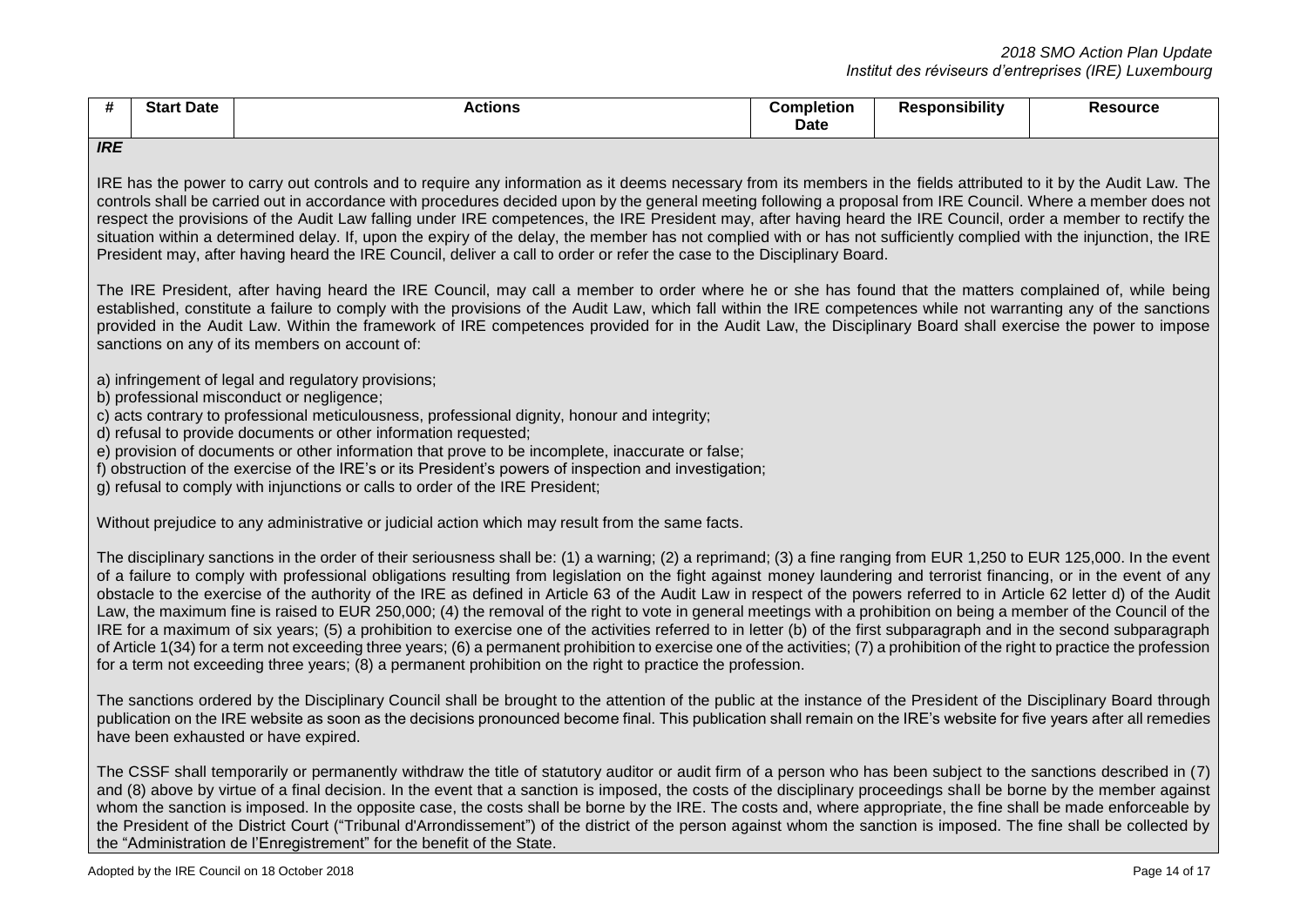|                                                                                                                                                                                                                                        | <b>Start Date</b>                                                                                                                                                                                                                                                                                                                                                                                                                                                                                                                                                                                                                                                                                | <b>Actions</b>                                                                                                                                                                                                                                  | <b>Completion</b><br>Date | <b>Responsibility</b>                                     | <b>Resource</b>                                                    |  |
|----------------------------------------------------------------------------------------------------------------------------------------------------------------------------------------------------------------------------------------|--------------------------------------------------------------------------------------------------------------------------------------------------------------------------------------------------------------------------------------------------------------------------------------------------------------------------------------------------------------------------------------------------------------------------------------------------------------------------------------------------------------------------------------------------------------------------------------------------------------------------------------------------------------------------------------------------|-------------------------------------------------------------------------------------------------------------------------------------------------------------------------------------------------------------------------------------------------|---------------------------|-----------------------------------------------------------|--------------------------------------------------------------------|--|
| As part of its competences, the Disciplinary Board may order investigations and expert reports. Investigations shall be carried out by the Board, by two of its delegate<br>members, by experts or by officers of the judicial police. |                                                                                                                                                                                                                                                                                                                                                                                                                                                                                                                                                                                                                                                                                                  |                                                                                                                                                                                                                                                 |                           |                                                           |                                                                    |  |
|                                                                                                                                                                                                                                        | Sanctions are brought to the attention of the public at the instance of the President of the Disciplinary Board through publication on the IRE website as soon as the<br>decisions pronounced become final. This publication shall remain on the IRE website for five years after all remedies have been exhausted or have expired.<br>Decisions of the Disciplinary Board may be challenged by way of appeal both by the member found guilty and by the General State Prosecutor. The appeal shall<br>be brought before the Court of Appeal Civil Chamber which shall give its decision by way of a final judgment.<br>Compliance with SMO 6 is reviewed periodically and updated as necessary. |                                                                                                                                                                                                                                                 |                           |                                                           |                                                                    |  |
|                                                                                                                                                                                                                                        | <b>Maintaining Ongoing Processes</b>                                                                                                                                                                                                                                                                                                                                                                                                                                                                                                                                                                                                                                                             |                                                                                                                                                                                                                                                 |                           |                                                           |                                                                    |  |
| $\mathbf{1}$ .                                                                                                                                                                                                                         | On-going                                                                                                                                                                                                                                                                                                                                                                                                                                                                                                                                                                                                                                                                                         | administrative<br>Keep members informed of the disciplinary and<br>mechanisms via IRE annual report and website.                                                                                                                                | On-going                  | <b>IRE Council &amp; IRE</b><br><b>Technical Director</b> | Raising awareness<br>through CSSF and IRE<br>annual reports.       |  |
| 2.                                                                                                                                                                                                                                     | On-going                                                                                                                                                                                                                                                                                                                                                                                                                                                                                                                                                                                                                                                                                         | Manage best endeavor to ensure national legislation and regulation:<br>• converges/comply with the provisions of SMO 6 and its future<br>developments; and<br>• suggest related amendment(s) to the legislation/regulation when<br>appropriate. | On-going                  | <b>IRE Council &amp; IRE</b><br><b>Technical Director</b> | Through representatives<br>within the CSSF<br>Technical committee. |  |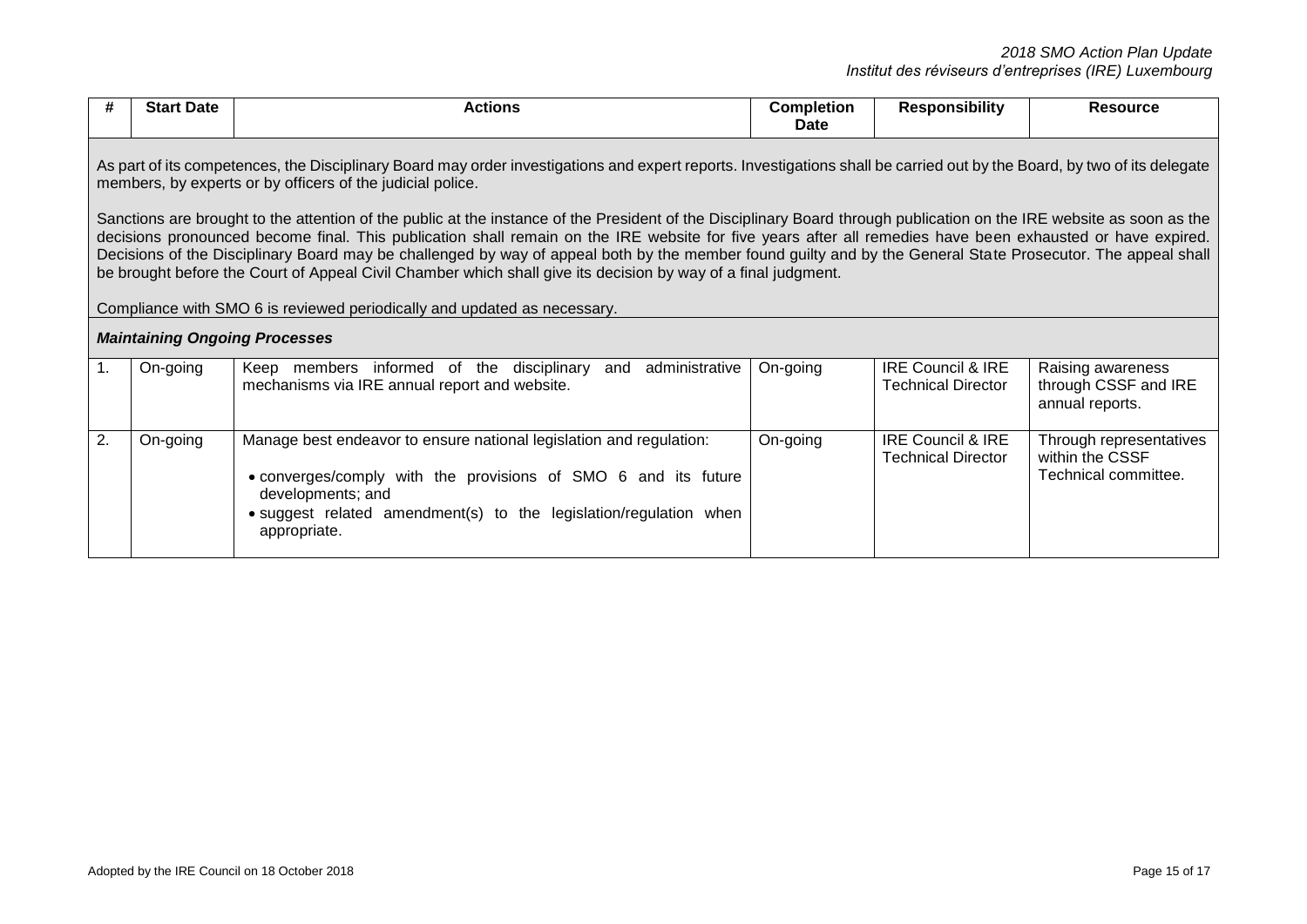| <b>Action Plan Subject:</b>   | SMO 7 - International Financial Reporting Standards                                               |
|-------------------------------|---------------------------------------------------------------------------------------------------|
| <b>Action Plan Objective:</b> | Assist the National Accounting Standards Commission with the adoption and implementation of IFRSs |

| Date<br>יי | ACUONS | Completion | <br>onsibiliti | JUI Gt |
|------------|--------|------------|----------------|--------|
|            |        | Date       |                |        |

### *Background:*

The Luxembourg accounting framework is mainly derived from EU accounting directives and regulations.

### *Listed entities*

Companies whose securities trade on a regulated market ("listed entities") are within the scope of the EU Regulation 1606/2002 of 19 July 2002 ("IAS Regulation") and are therefore required to prepare and publish their consolidated financial statements in accordance with IFRS's as adopted by the European Union ("IFRS– EU"). This requirement applies to all listed entities regardless of their industries (e.g. banks, insurance, other undertakings). In accordance with Luxembourg law, listed entities are also allowed – but not required – to prepare and publish their statutory annual financial statements under IFRS-EU. If such option is not exercised, statutory annual financial statements of listed entities are prepared in accordance with domestic provisions (see hereunder).

### *Non-listed banks*

Non-listed banks must prepare and publish their statutory annual financial statements as well as – if applicable – their consolidated financial statements in accordance with the provisions of the Law of 17 June 1992 relating to (1) the annual and consolidated accounts of credit institutions governed by the laws of Luxembourg and (2) the obligations regarding publication of the accounting documents of branches of credit institutions and financial institutions governed by foreign laws ("LUX bank accounting law") derived from EU directive 86/635/EEC of 8 December 1986.

### *Non-listed insurers*

Non-listed insurance and reinsurance undertakings must prepare and publish their statutory annual financial statements as well as – if applicable – their consolidated financial statements in accordance with the provisions of the Law of 8 December 1994 on the annual and consolidated accounts of insurance and reinsurance undertakings governed by Luxembourg law ("LUX insurance accounting law") derived from EU directive 91/674/EEC of 19 December 1991.

# *Other non-listed undertakings*

Other non-listed undertakings must prepare and file / publish their statutory annual financial statements in accordance with the provisions of the Law of 19 December 2002 on the register of commerce and companies and the accounting and annual accounts of undertakings and – if applicable – their consolidated financial statements in accordance with the provisions of Title XVII of the Law of 10 August 1915 on commercial companies ("LUX accounting law") derived from EU directive 2013/34/EU of 26 June 2013.

# *Common characteristics: a three-tiered system*

Despite provisions specific to their industries as well as to the size of the undertakings, LUX accounting law, LUX bank accounting law and LUX insurance accounting law all have in common a structure based on a three-tiered system i.e.:

- a default regime based on prudence and historical cost ("LuxGAAP");
- an optional regime consisting of IFRS's as adopted by the EU ("IFRS–EU"):
- an intermediate optional regime consisting of LuxGAAP with fair value and/or other IFRS options ("LuxGAAP modern").